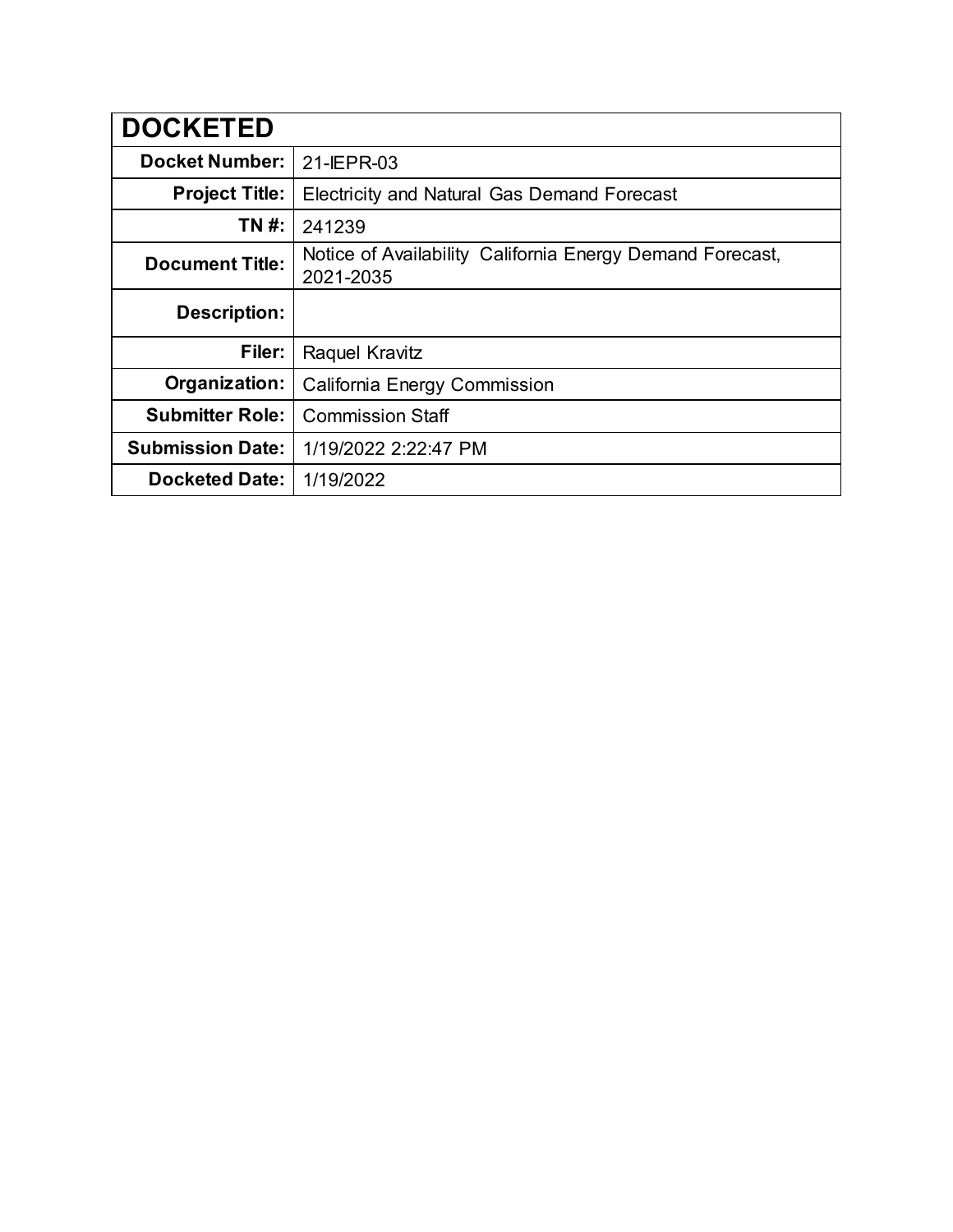| STATE OF CALIFORNIA - NATURAL RESOURCES AGENCY                                                                           | Gavin Newsom, Governor                               |
|--------------------------------------------------------------------------------------------------------------------------|------------------------------------------------------|
| CALIFORNIA ENERGY COMMISSION<br>715 P Street<br>Sacramento, California 95814<br>energy.ca.gov<br>CEC-70 (Revised 2/2021) | <b>ENERGY COMMISSIO</b>                              |
| IN THE MATTER OF:                                                                                                        | Docket No. 21-IEPR-03                                |
| 2021 Integrated Energy Policy Report<br>$(2021$ IEPR)                                                                    | NOTICE OF AVAILABILITY                               |
|                                                                                                                          | RE: California Energy Demand Forecast, 2021-<br>2035 |

# **Notice of Availability**

## **California Energy Demand Forecast, 2021-2035**

The California Energy Demand Forecast, 2021 – 2035 (Demand Forecast 2021) is available for public review and will be considered for adoption at the California Energy Commission (CEC) business meeting on January 26, 2022. The forecast was developed under the direction of Commissioner J. Andrew McAllister, lead for the 2021 IEPR proceeding, and Vice Chair Siva Gunda, lead for the analysis of energy demand in the 2021 IEPR.

On December 2, 2021, and December 16, 2021, the CEC conducted workshops to present the Demand Forecast 2021 for public feedback. The Demand Forecast 2021 provides forecasts for electricity demand in California and for major utility planning areas within the state. The Demand Forecast 2021 will serve as a key input for numerous planning and procurement efforts, including transmission and distribution system planning, integrated resource planning, and resource adequacy assessments.

Following the workshop, CEC staff, in response to stakeholder comments and direction from the lead commissioners, made further revisions to the Demand Forecast 2021. Staff adjusted the electric vehicle (EV) charging load shapes to account for daylight savings time, revised the peak demand forecast, and updated the storage forecast.

The following documents constitute the Demand Forecast 2021 and will be considered for adoption on January 26, 2022.

## **Baseline Demand Forecast Files**

TN Number: 241206 Title: [CED 2021 Baseline Forecast -](https://efiling.energy.ca.gov/GetDocument.aspx?tn=241206&DocumentContentId=75059) STATE High Demand Case TN Number: 241207 Title: [CED 2021 Baseline Forecast -](https://efiling.energy.ca.gov/GetDocument.aspx?tn=241207&DocumentContentId=75058) SMUD High Demand Case TN Number: 241208 Title: [CED 2021 Baseline Forecast -](https://efiling.energy.ca.gov/GetDocument.aspx?tn=241208&DocumentContentId=75057) SDGE High Demand Case TN Number: 241209 Title: [CED 2021 Baseline Forecast -](https://efiling.energy.ca.gov/GetDocument.aspx?tn=241209&DocumentContentId=75056) SCE High Demand Case TN Number: 241210 Title: [CED 2021 Baseline Forecast -](https://efiling.energy.ca.gov/GetDocument.aspx?tn=241210&DocumentContentId=75055) PGE High Demand Case TN Number: 241211 Title: [CED 2021 Baseline Forecast -](https://efiling.energy.ca.gov/GetDocument.aspx?tn=241211&DocumentContentId=75054) NCNC High Demand Case TN Number: 241212 Title: [CED 2021 Baseline Forecast -](https://efiling.energy.ca.gov/GetDocument.aspx?tn=241212&DocumentContentId=75053) LADWP High Demand Case TN Number: 241213 Title: [CED 2021 Baseline Forecast -](https://efiling.energy.ca.gov/GetDocument.aspx?tn=241213&DocumentContentId=75052) IID High Demand Case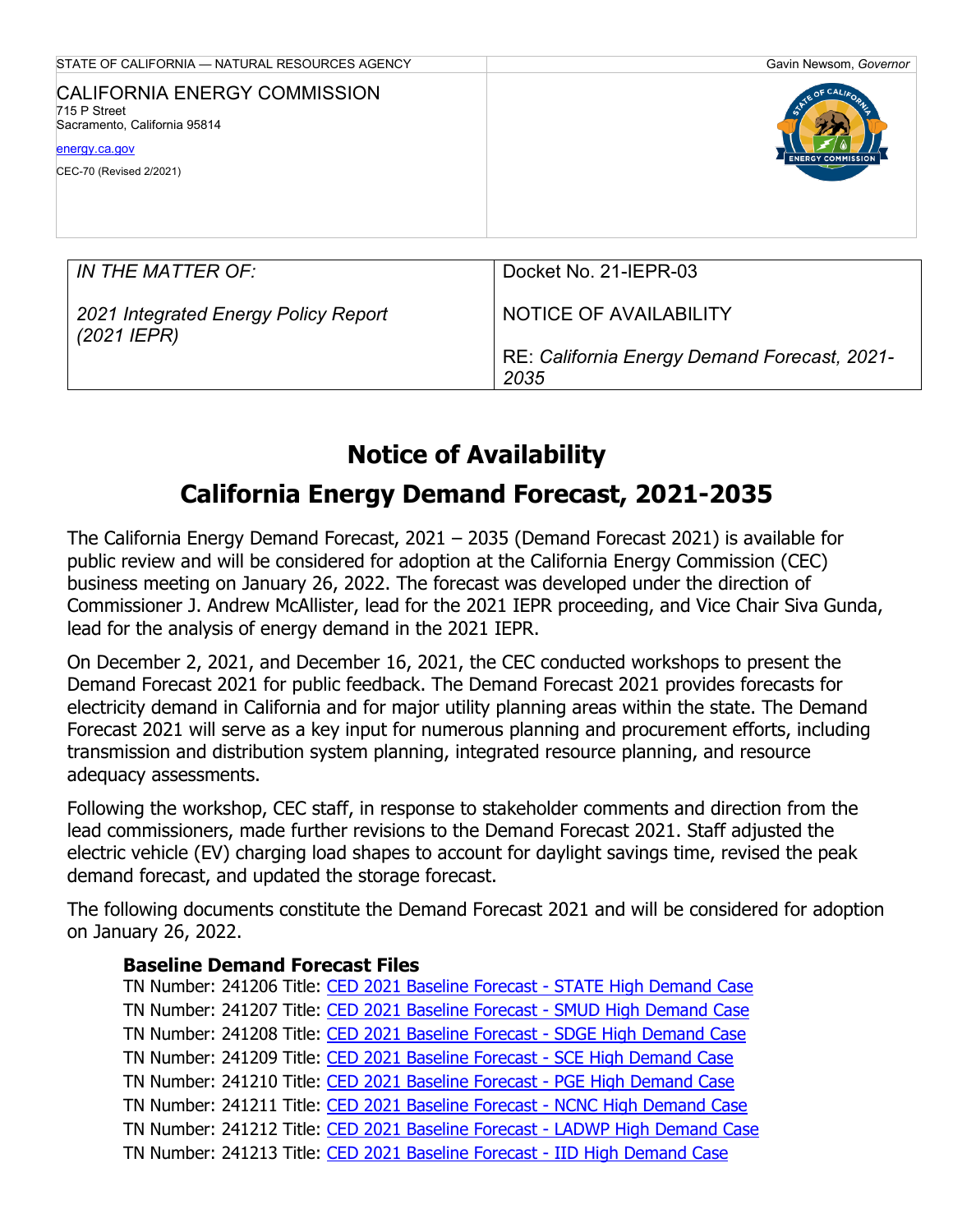TN Number: 241214 Title: [CED 2021 Baseline Forecast -](https://efiling.energy.ca.gov/GetDocument.aspx?tn=241214&DocumentContentId=75051) BUGL High Demand Case TN Number: 241215 Title: [CED 2021 Baseline Forecast -](https://efiling.energy.ca.gov/GetDocument.aspx?tn=241215&DocumentContentId=75070) STATE Mid Demand Case TN Number: 241216 Title: [CED 2021 Baseline Forecast -](https://efiling.energy.ca.gov/GetDocument.aspx?tn=241216&DocumentContentId=75069) STATE Low Demand Case TN Number: 241217 Title: [CED 2021 Baseline Forecast -](https://efiling.energy.ca.gov/GetDocument.aspx?tn=241217&DocumentContentId=75068) SMUD Mid Demand Case TN Number: 241218 Title: [CED 2021 Baseline Forecast -](https://efiling.energy.ca.gov/GetDocument.aspx?tn=241218&DocumentContentId=75067) SMUD Low Demand Case TN Number: 241219 Title: [CED 2021 Baseline Forecast -](https://efiling.energy.ca.gov/GetDocument.aspx?tn=241219&DocumentContentId=75066) SDGE Mid Demand Case TN Number: 241220 Title: [CED 2021 Baseline Forecast -](https://efiling.energy.ca.gov/GetDocument.aspx?tn=241220&DocumentContentId=75065) SDGE Low Demand Case TN Number: 241221 Title: [CED 2021 Baseline Forecast -](https://efiling.energy.ca.gov/GetDocument.aspx?tn=241221&DocumentContentId=75064) SCE Mid Demand Case TN Number: 241222 Title: [CED 2021 Baseline Forecast -](https://efiling.energy.ca.gov/GetDocument.aspx?tn=241222&DocumentContentId=75063) SCE Low Demand Case TN Number: 241223 Title: [CED 2021 Baseline Forecast -](https://efiling.energy.ca.gov/GetDocument.aspx?tn=241223&DocumentContentId=75062) PGE Mid Demand Case TN Number: 241224 Title: [CED 2021 Baseline Forecast -](https://efiling.energy.ca.gov/GetDocument.aspx?tn=241224&DocumentContentId=75061) PGE Low Demand Case TN Number: 241225 Title: [CED 2021 Baseline Forecast -](https://efiling.energy.ca.gov/GetDocument.aspx?tn=241225&DocumentContentId=75060) NCNC Mid Demand Case TN Number: 241226 Title: [CED 2021 Baseline Natural Gas Forecast -](https://efiling.energy.ca.gov/GetDocument.aspx?tn=241226&DocumentContentId=75073) Mid Demand Case TN Number: 241227 Title: [CED 2021 Baseline Natural Gas Forecast -](https://efiling.energy.ca.gov/GetDocument.aspx?tn=241227&DocumentContentId=75072) Low Demand Case TN Number: 241228 Title: [CED 2021 Baseline Natural Gas Forecast -](https://efiling.energy.ca.gov/GetDocument.aspx?tn=241228&DocumentContentId=75071) High Demand Case TN Number: 241229 Title: [CED 2021 Baseline Forecast -](https://efiling.energy.ca.gov/GetDocument.aspx?tn=241229&DocumentContentId=75080) NCNC Low Demand Case TN Number: 241230 Title: [CED 2021 Baseline Forecast -](https://efiling.energy.ca.gov/GetDocument.aspx?tn=241230&DocumentContentId=75079) LADWP Mid Demand Case TN Number: 241231 Title: [CED 2021 Baseline Forecast -](https://efiling.energy.ca.gov/GetDocument.aspx?tn=241231&DocumentContentId=75078) LADWP Low Demand Case TN Number: 241232 Title: [CED 2021 Baseline Forecast -](https://efiling.energy.ca.gov/GetDocument.aspx?tn=241232&DocumentContentId=75077) IID Mid Demand Case TN Number: 241233 Title: [CED 2021 Baseline Forecast -](https://efiling.energy.ca.gov/GetDocument.aspx?tn=241233&DocumentContentId=75076) IID Low Demand Case TN Number: 241234 Title: [CED 2021 Baseline Forecast -](https://efiling.energy.ca.gov/GetDocument.aspx?tn=241234&DocumentContentId=75075) BUGL Mid Demand Case TN Number: 241235 Title: [CED 2021 Baseline Forecast -](https://efiling.energy.ca.gov/GetDocument.aspx?tn=241235&DocumentContentId=75074) BUGL Low Demand Case

#### **Hourly Demand Forecast Files**

TN Number: 241173 Title: [CED 2021 Hourly Forecast -](https://efiling.energy.ca.gov/GetDocument.aspx?tn=241173&DocumentContentId=75020) IOU TAC - Annual Peaks TN Number: 241174 Title: [CED 2021 Hourly Forecast -](https://efiling.energy.ca.gov/GetDocument.aspx?tn=241174&DocumentContentId=75019) CAISO - Mid Baseline - AAEE Scenario 3 - AAFS [Scenario 3](https://efiling.energy.ca.gov/GetDocument.aspx?tn=241174&DocumentContentId=75019) TN Number: 241175 Title: [CED 2021 Hourly Forecast -](https://efiling.energy.ca.gov/GetDocument.aspx?tn=241175&DocumentContentId=75018) CAISO - Mid Baseline - AAEE Scenario 2 - AAFS [Scenario 4](https://efiling.energy.ca.gov/GetDocument.aspx?tn=241175&DocumentContentId=75018) TN Number: 241176 Title: [CED 2021 Hourly Forecast -](https://efiling.energy.ca.gov/GetDocument.aspx?tn=241176&DocumentContentId=75017) CAISO - Low Baseline - AAEE Scenario 5 - AAFS [Scenario 2](https://efiling.energy.ca.gov/GetDocument.aspx?tn=241176&DocumentContentId=75017) TN Number: 241177 Title: [CED 2021 Hourly Forecast -](https://efiling.energy.ca.gov/GetDocument.aspx?tn=241177&DocumentContentId=75033) SDGE - Mid Baseline - AAEE Scenario 3 - AAFS [Scenario 3](https://efiling.energy.ca.gov/GetDocument.aspx?tn=241177&DocumentContentId=75033) TN Number: 241178 Title: [CED 2021 Hourly Forecast -](https://efiling.energy.ca.gov/GetDocument.aspx?tn=241178&DocumentContentId=75032) SDGE - Mid Baseline - AAEE Scenario 2 - AAFS [Scenario 4](https://efiling.energy.ca.gov/GetDocument.aspx?tn=241178&DocumentContentId=75032) TN Number: 241179 Title: [CED 2021 Hourly Forecast -](https://efiling.energy.ca.gov/GetDocument.aspx?tn=241179&DocumentContentId=75031) SDGE - Low Baseline - AAEE Scenario 5 - AAFS [Scenario 2](https://efiling.energy.ca.gov/GetDocument.aspx?tn=241179&DocumentContentId=75031) TN Number: 241180 Title: [CED 2021 Hourly Forecast -](https://efiling.energy.ca.gov/GetDocument.aspx?tn=241180&DocumentContentId=75030) SDGE - High Baseline - AAEE Scenario 1 - AAFS [Scenario 4](https://efiling.energy.ca.gov/GetDocument.aspx?tn=241180&DocumentContentId=75030) TN Number: 241181 Title: [CED 2021 Hourly Forecast -](https://efiling.energy.ca.gov/GetDocument.aspx?tn=241181&DocumentContentId=75029) SCE - Mid Baseline - AAEE Scenario 3 - AAFS [Scenario 3](https://efiling.energy.ca.gov/GetDocument.aspx?tn=241181&DocumentContentId=75029) TN Number: 241182 Title: [CED 2021 Hourly Forecast -](https://efiling.energy.ca.gov/GetDocument.aspx?tn=241182&DocumentContentId=75028) SCE - Mid Baseline - AAEE Scenario 2 - AAFS [Scenario 4](https://efiling.energy.ca.gov/GetDocument.aspx?tn=241182&DocumentContentId=75028) TN Number: 241183 Title: [CED 2021 Hourly Forecast -](https://efiling.energy.ca.gov/GetDocument.aspx?tn=241183&DocumentContentId=75027) SCE - Low Baseline - AAEE Scenario 5 - AAFS [Scenario 2](https://efiling.energy.ca.gov/GetDocument.aspx?tn=241183&DocumentContentId=75027)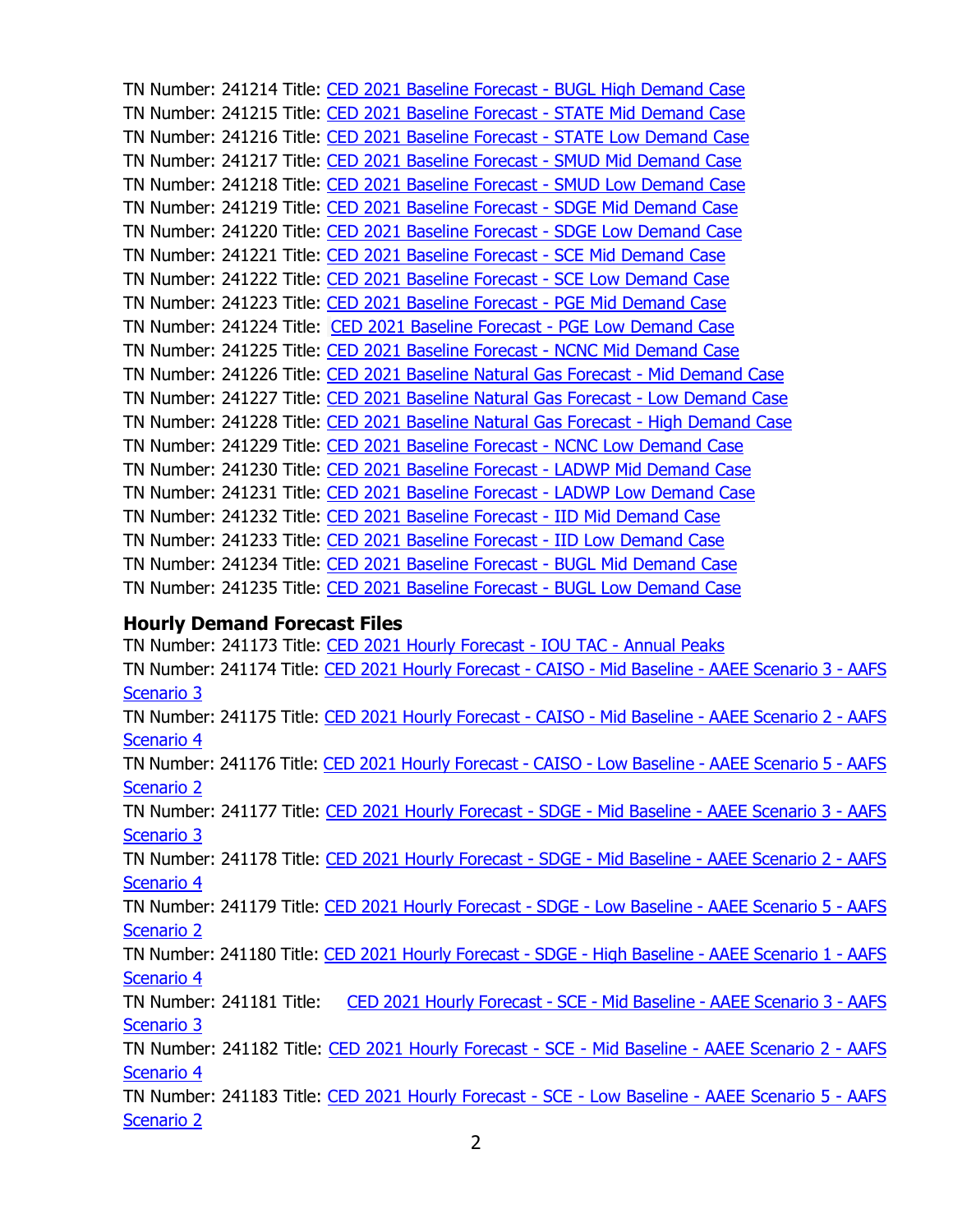TN Number: 241184 Title: [CED 2021 Hourly Forecast -](https://efiling.energy.ca.gov/GetDocument.aspx?tn=241184&DocumentContentId=75026) SCE - High Baseline - AAEE Scenario 1 - AAFS [Scenario 4](https://efiling.energy.ca.gov/GetDocument.aspx?tn=241184&DocumentContentId=75026) TN Number: 241185 Title: [CED 2021 Hourly Forecast -](https://efiling.energy.ca.gov/GetDocument.aspx?tn=241185&DocumentContentId=75025) PGE - Mid Baseline - AAEE Scenario 3 - AAFS [Scenario 3](https://efiling.energy.ca.gov/GetDocument.aspx?tn=241185&DocumentContentId=75025) TN Number: 241186 Title: [CED 2021 Hourly Forecast -](https://efiling.energy.ca.gov/GetDocument.aspx?tn=241186&DocumentContentId=75024) PGE - Mid Baseline - AAEE Scenario 2 - AAFS [Scenario 4](https://efiling.energy.ca.gov/GetDocument.aspx?tn=241186&DocumentContentId=75024) TN Number: 241187 Title: [CED 2021 Hourly Forecast -](https://efiling.energy.ca.gov/GetDocument.aspx?tn=241187&DocumentContentId=75023) PGE - Low Baseline - AAEE Scenario 5 - AAFS [Scenario 2](https://efiling.energy.ca.gov/GetDocument.aspx?tn=241187&DocumentContentId=75023) TN Number: 241188 Title: [CED 2021 Hourly Forecast -](https://efiling.energy.ca.gov/GetDocument.aspx?tn=241188&DocumentContentId=75022) PGE - High Baseline - AAEE Scenario 1 - AAFS [Scenario 4](https://efiling.energy.ca.gov/GetDocument.aspx?tn=241188&DocumentContentId=75022) TN Number: 241189 Title: [CED 2021 Hourly Forecast -](https://efiling.energy.ca.gov/GetDocument.aspx?tn=241189&DocumentContentId=75021) IOU TAC - Monthly Peaks TN Number: 241192 Title: [CED 2021 Hourly Forecast -](https://efiling.energy.ca.gov/GetDocument.aspx?tn=241192&DocumentContentId=75037) CAISO - High Baseline - AAEE Scenario 1 - [AAFS Scenario 4](https://efiling.energy.ca.gov/GetDocument.aspx?tn=241192&DocumentContentId=75037)

These documents are available on the CEC's [2021 IEPR webpa](https://www.energy.ca.gov/data-reports/reports/integrated-energy-policy-report/2021-integrated-energy-policy-report/2021-iepr)ge at [https://www.energy.ca.gov/data-reports/reports/integrated-energy-policy-report/2021-integrated](https://www.energy.ca.gov/data-reports/reports/integrated-energy-policy-report/2021-integrated-energy-policy-report)[energy-policy-report.](https://www.energy.ca.gov/data-reports/reports/integrated-energy-policy-report/2021-integrated-energy-policy-report)

## **Public Comments**

For those interested in commenting on the Demand Forecast 2021, oral comments will be accepted at the business meeting and may be limited to three minutes or less per speaker and one person per organization. Written comments may be summitted by 5:00 p.m. on **January 24, 2022**.

The CEC encourages use of its electronic commenting system for written comments. Visit the [e](https://efiling.energy.ca.gov/Ecomment/Ecomment.aspx?docketnumber=21-IEPR-03)[commenting page](https://efiling.energy.ca.gov/Ecomment/Ecomment.aspx?docketnumber=21-IEPR-03) at (https://efiling.energy.ca.gov/Ecomment.aspx?docketnumber=21-IEPR-03) which links to the comment page for this docket. Enter your contact information and a comment title describing the subject of your comment(s). Comments may be included in the "Comment Text" box or attached as a downloadable, searchable document consistent with title 20 of the California Code of Regulations, section 1208.1. The maximum file size allowed is 10 MB.

Written comments also may be submitted by email. Include docket number **21-IEPR-03** and Demand Forecast 2021 in the subject line and email to [docket@energy.ca.gov.](mailto:docket@energy.ca.gov)

If preferred, a paper copy may be sent to:

California Energy Commission Docket Unit, MS-4 Docket No. 21-IEPR-03 715 P Street Sacramento, California 95814-5512

Written and oral comments, attachments, and associated contact information (including address, phone number, and email address) will become part of the public record of this proceeding with access available via any internet search engine.

## **Public Advisor and Other CEC Contacts**